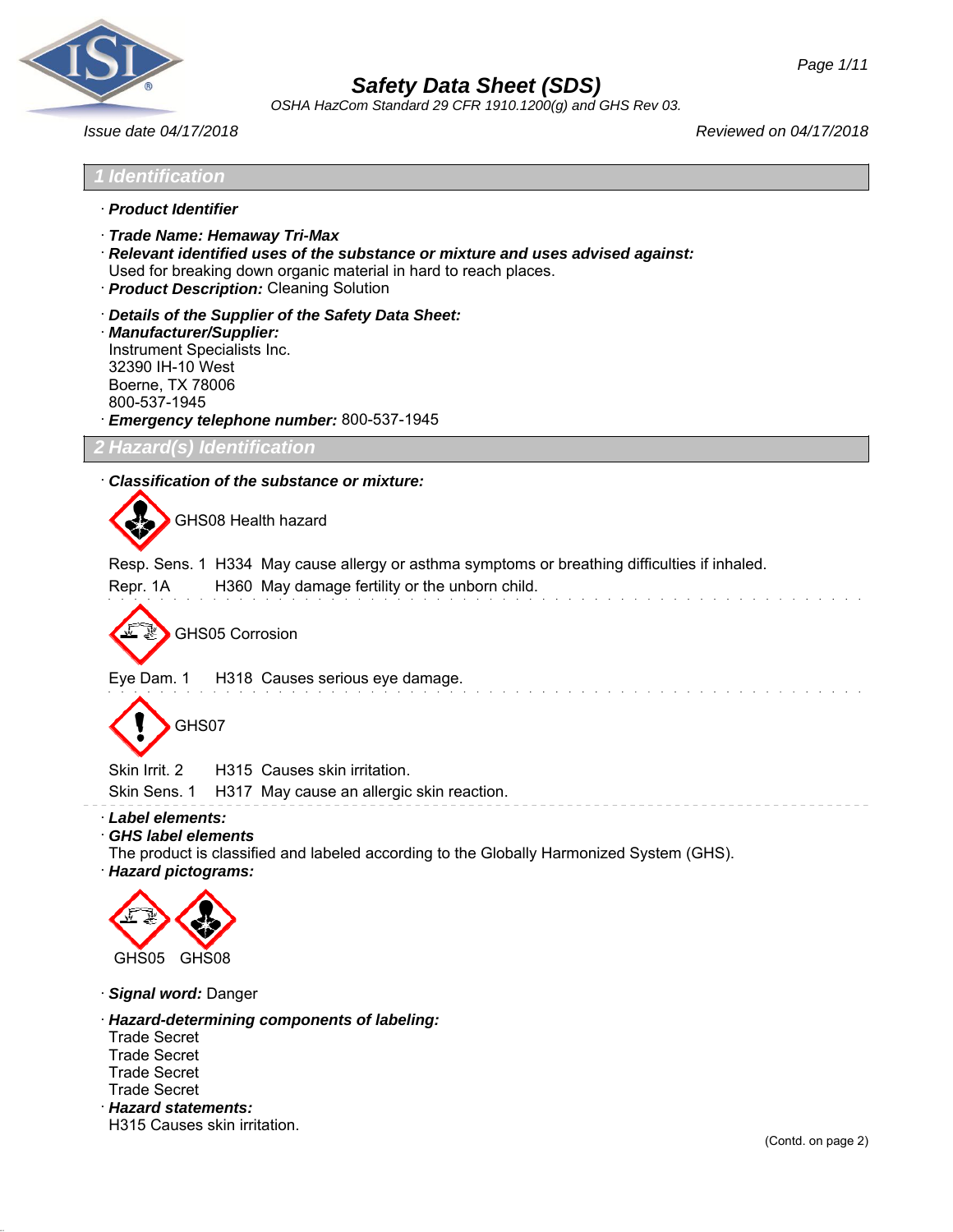



*OSHA HazCom Standard 29 CFR 1910.1200(g) and GHS Rev 03.*

*Issue date 04/17/2018 Reviewed on 04/17/2018*

#### *Trade Name: Hemaway Tri-Max*

H318 Causes serious eye damage.

- H334 May cause allergy or asthma symptoms or breathing difficulties if inhaled.
- H317 May cause an allergic skin reaction.

H360 May damage fertility or the unborn child.

## · *Precautionary statements:*

| r recautionary statements. |                                                                                                       |
|----------------------------|-------------------------------------------------------------------------------------------------------|
| P <sub>201</sub>           | Obtain special instructions before use.                                                               |
| P <sub>202</sub>           | Do not handle until all safety precautions have been read and understood.                             |
| P <sub>261</sub>           | Avoid breathing dust/fume/gas/mist/vapors/spray.                                                      |
| P264                       | Wash thoroughly after handling.                                                                       |
| P272                       | Contaminated work clothing must not be allowed out of the workplace.                                  |
| P <sub>280</sub>           | Wear protective gloves/protective clothing/eye protection/face protection.                            |
| P <sub>2</sub> 84          | [In case of inadequate ventilation] wear respiratory protection.                                      |
| P302+P352                  | If on skin: Wash with plenty of water.                                                                |
| P304+P341                  | If inhaled: If breathing is difficult, remove person to fresh air and keep comfortable for            |
|                            | breathing.                                                                                            |
|                            | P305+P351+P338 If in eyes: Rinse cautiously with water for several minutes. Remove contact lenses, if |
|                            | present and easy to do. Continue rinsing.                                                             |
| P310                       | Immediately call a poison center/doctor.                                                              |
| P308+P313                  | IF exposed or concerned: Get medical advice/attention.                                                |
| P321                       | Specific treatment (see supplementary first aid instructions on this Safety Data Sheet).              |
| P362+P364                  | Take off contaminated clothing and wash it before reuse.                                              |
| P332+P313                  | If skin irritation occurs: Get medical advice/attention.                                              |
| P333+P313                  | If skin irritation or rash occurs: Get medical advice/attention.                                      |
| P342+P311                  | If experiencing respiratory symptoms: Call a poison center/doctor.                                    |
| P363                       | Wash contaminated clothing before reuse.                                                              |
| P405                       | Store locked up.                                                                                      |
| P <sub>501</sub>           | Dispose of contents/container in accordance with local/regional/national/international                |
|                            | regulations.                                                                                          |
|                            |                                                                                                       |

#### · *Unknown acute toxicity:*

6.2 % of the mixture consists of component(s) of unknown toxicity.

- · *Classification system:*
- · *NFPA ratings (scale 0 4)*



· *HMIS-ratings (scale 0 - 4)*



· *Hazard(s) not otherwise classified (HNOC):* None known

\* *3 Composition/Information on Ingredients*

- · *Chemical characterization: Mixtures*
- · *Description:* Mixture: consisting of the following components.
- · *Dangerous Components:*

Trade Secret 15-35%

(Contd. on page 3)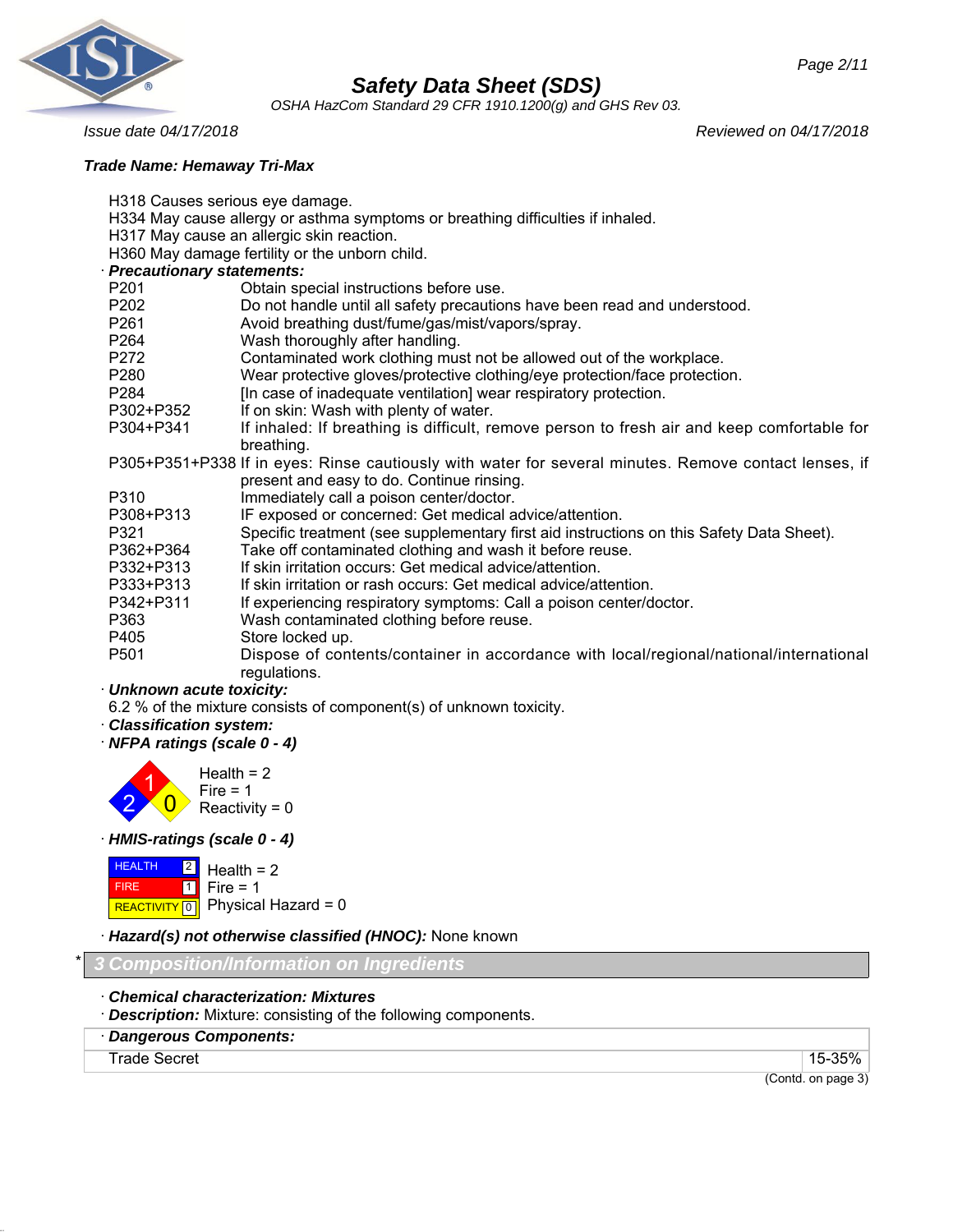

*OSHA HazCom Standard 29 CFR 1910.1200(g) and GHS Rev 03.*

*Issue date 04/17/2018 Reviewed on 04/17/2018*

#### *Trade Name: Hemaway Tri-Max*

| Trade Secret                                                                  | 5-10%     |
|-------------------------------------------------------------------------------|-----------|
| Eye Dam. 1, H318; Skin Irrit. 2, H315                                         |           |
| <b>Trade Secret</b>                                                           | $2 - 12%$ |
| Resp. Sens. 1, H334; Eye Dam. 1, H318; O Skin Irrit. 2, H315; STOT SE 3, H335 |           |
| Trade Secret                                                                  | ≤2.5%     |
| Repr. 1B, H360                                                                |           |
| <b>Trade Secret</b>                                                           | ≤2.5%     |
| <b>B</b> Resp. Sens. 1, H334                                                  |           |
| Trade Secret                                                                  | ≤2.5%     |
| Acute Tox. 4, H302; Eye Irrit. 2A, H319; Skin Sens. 1, H317                   |           |
|                                                                               |           |

#### · *Additional information:*

The exact percentages of the ingredients of this mixture are considered to be proprietary and are withheld in accordance with the provisions of paragraph (i) of §1910.1200 of 29 CFR 1910.1200 Trade Secrets. Trade secret made in accordance with paragraph (i) of §1910.1200 of 29 CFR 1910.1200, the OSHA Hazard Communication Standard and U.S. Code of Federal Regulations.

*4 First-Aid Measures*

#### · *Description of first aid measures*

· *After inhalation:*

Supply fresh air. If required, provide artificial respiration. Consult doctor if symptoms persist.

In case of unconsciousness place patient stably in side position for transportation.

· *After skin contact:*

Immediately wash with water and soap and rinse thoroughly.

If skin irritation occurs, consult a doctor.

· *After eye contact:*

Rinse opened eye for at least 15 minutes under running water. If symptoms persist, consult a doctor.

· *After swallowing:* If swallowed and symptoms occur, consult a doctor.

- · *Information for doctor*
- · *Most important symptoms and effects, both acute and delayed:* No further relevant information available.

· *Indication of any immediate medical attention and special treatment needed:*

No further relevant information available.

## \* *5 Fire-Fighting Measures*

- · *Extinguishing media*
- · *Suitable extinguishing agents:*

CO₂, extinguishing powder or water spray. Fight larger fires with water spray or alcohol resistant foam. · *For safety reasons unsuitable extinguishing agents:* No further relevant information.

- 
- · *Special hazards arising from the substance or mixture:* No further relevant information available.
- · *Advice for firefighters*
- · *Special protective equipment for firefighters:*

As in any fire, wear self-contained breathing apparatus pressure-demand (NIOSH approved or equivalent) and full protective gear to prevent contact with skin and eyes.

*6 Accidental Release Measures*

· *Personal precautions, protective equipment and emergency procedures:*

Wear protective equipment. Keep unprotected persons away.

- · *Environmental precautions:*
- Dilute with plenty of water.

Do not allow to enter sewers/surface or ground water.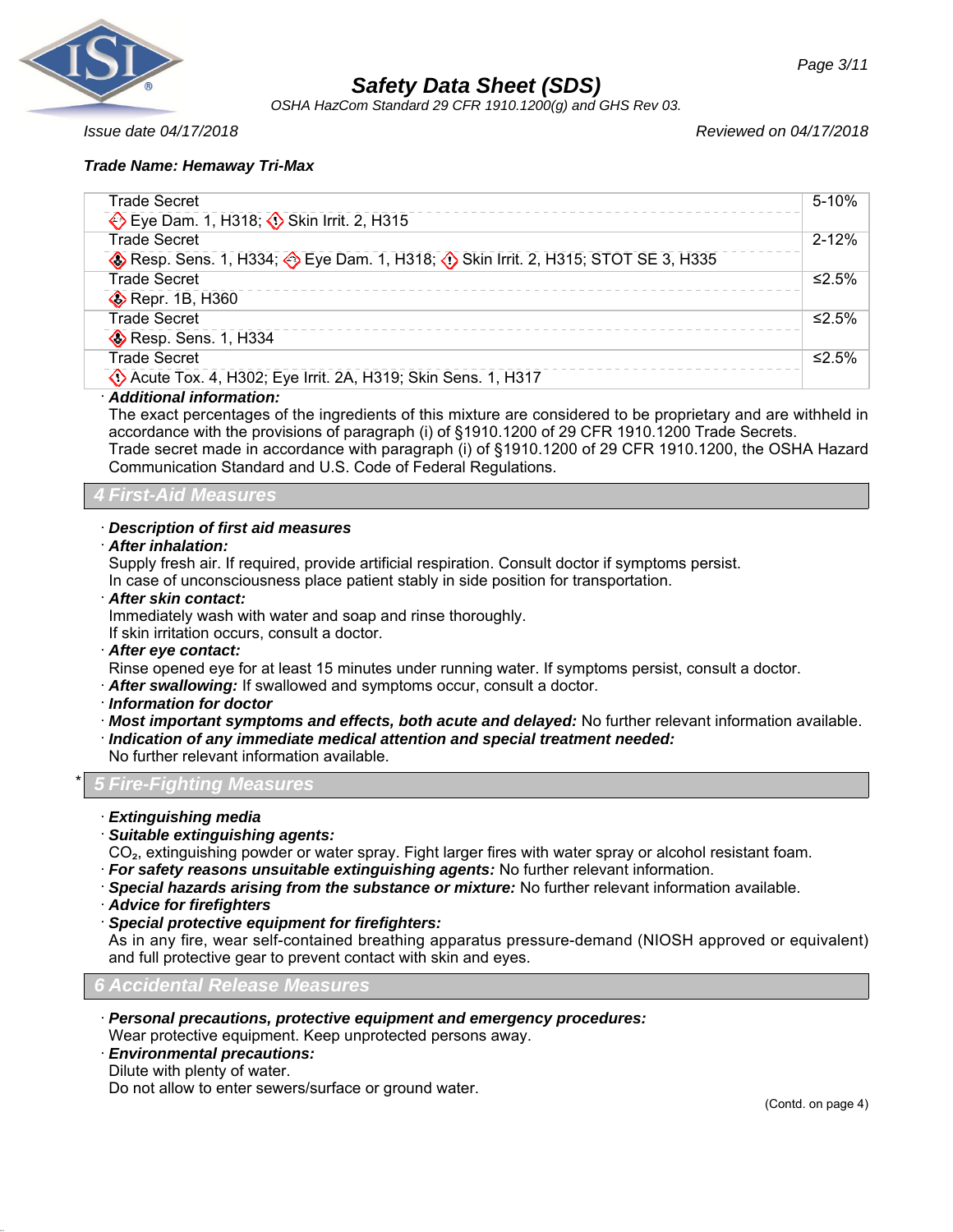

*OSHA HazCom Standard 29 CFR 1910.1200(g) and GHS Rev 03.*

*Page 4/11*

*Issue date 04/17/2018 Reviewed on 04/17/2018*

#### *Trade Name: Hemaway Tri-Max*

#### · *Methods and material for containment and cleaning up:*

Ensure adequate ventilation.

Absorb with liquid-binding material (i.e. sand, diatomite, acid binders, universal binders, sawdust). Dispose contaminated material as waste according to section 13.

#### · *Reference to other sections:*

See Section 7 for information on safe handling.

See Section 8 for information on personal protection equipment.

See Section 13 for disposal information.

#### · *Protective Action Criteria for Chemicals*

| $·$ PAC-1:          |                         |
|---------------------|-------------------------|
| <b>Trade Secret</b> | $30 \text{ mg/m}^3$     |
| <b>Trade Secret</b> | $6$ mg/m <sup>3</sup>   |
| $PAC-2$ :           |                         |
| <b>Trade Secret</b> | 1,300 $mg/m^3$          |
| <b>Trade Secret</b> | $23$ mg/m <sup>3</sup>  |
| $PAC-3$ :           |                         |
| <b>Trade Secret</b> | 7,900 mg/m <sup>3</sup> |
| <b>Trade Secret</b> | 830 mg/m <sup>3</sup>   |

## *7 Handling and Storage*

#### · *Handling*

· *Precautions for safe handling:* Ensure good ventilation/exhaustion at the workplace. Open and handle receptacle with care.

Prevent formation of aerosols.

- · *Information about protection against explosions and fires:* Keep protective respiratory device available.
- · *Conditions for safe storage, including any incompatibilities*
- · *Storage*
- · *Requirements to be met by storerooms and receptacles:* Store in a cool, dry place.
- · *Information about storage in one common storage facility:* Not required.
- · *Further information about storage conditions:* Keep receptacle tightly sealed.
- · *Specific end use(s):* No further relevant information available.

## \* *8 Exposure Controls/Personal Protection*

- · *Additional information about design of technical systems:* No further data; see section 7.
- · *Control parameters:*

## · *Components with occupational exposure limits:*

The following constituents are the only constituents of the product which have a PEL, TLV or other recommended exposure limit.

At this time, the other constituents have no known exposure limits.

|            | <b>Trade Secret</b>                                     |
|------------|---------------------------------------------------------|
|            | WEEL Long-term value: 10 mg/m <sup>3</sup>              |
|            | <b>Trade Secret</b>                                     |
| <b>REL</b> | Short-term value: 0.00006* mg/m <sup>3</sup><br>*60-min |

(Contd. on page 5)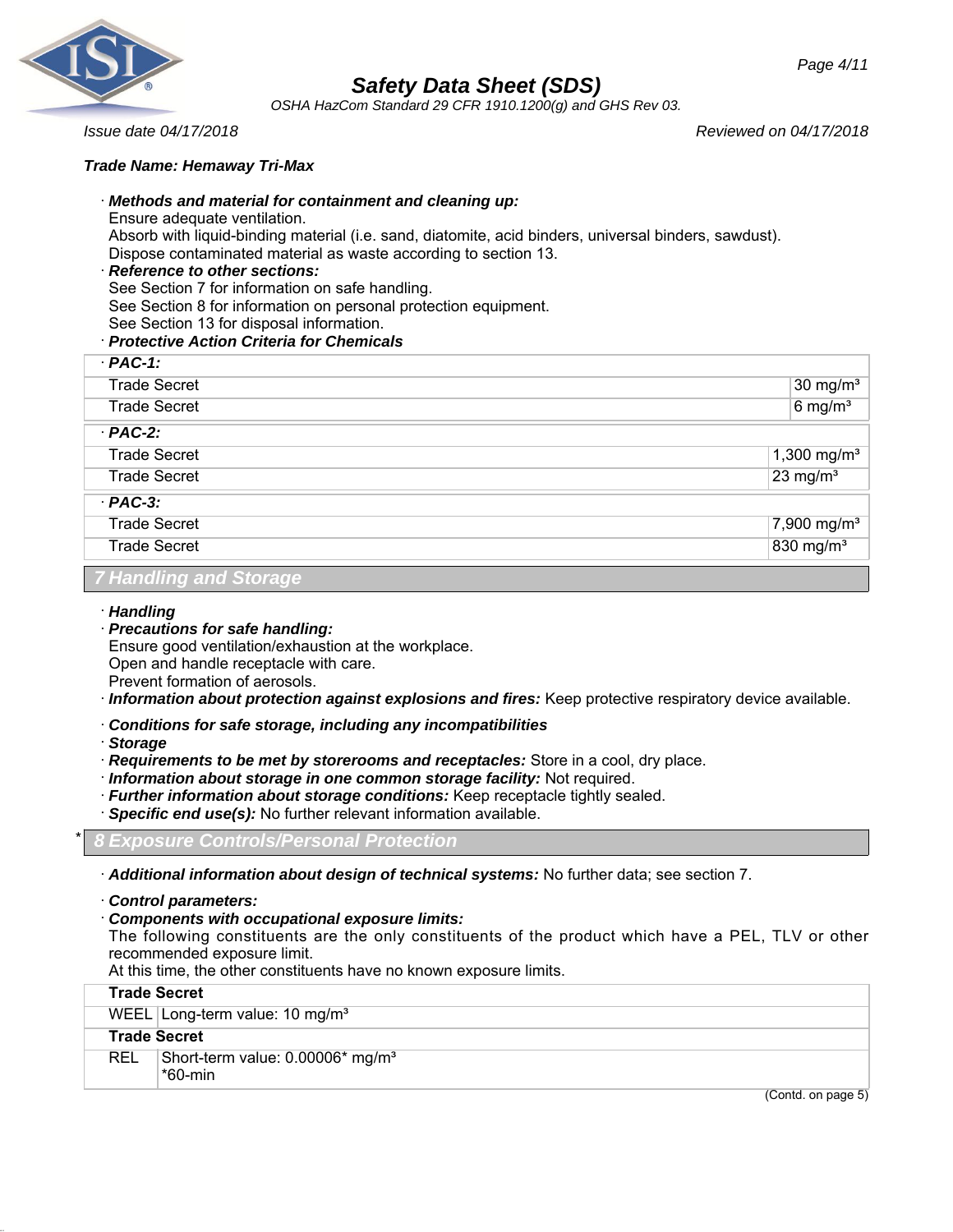

*OSHA HazCom Standard 29 CFR 1910.1200(g) and GHS Rev 03.*

*Issue date 04/17/2018 Reviewed on 04/17/2018*

#### *Trade Name: Hemaway Tri-Max*

TLV Ceiling limit value: 0.00006 mg/m<sup>3</sup> as 100% crystalline active pure

|                                                                                                       | as 100% crystalline active pure enzyme                                                                      |  |  |
|-------------------------------------------------------------------------------------------------------|-------------------------------------------------------------------------------------------------------------|--|--|
|                                                                                                       | <b>Trade Secret</b>                                                                                         |  |  |
| <b>TLV</b>                                                                                            | Short-term value: 6* mg/m <sup>3</sup><br>Long-term value: $2*$ mg/m <sup>3</sup><br>*as inhalable fraction |  |  |
| Additional information: The lists that were valid during the creation of this SDS were used as basis. |                                                                                                             |  |  |
| · Exposure controls:                                                                                  |                                                                                                             |  |  |
| · Personal protective equipment                                                                       |                                                                                                             |  |  |
| <b>General protective and hygienic measures:</b>                                                      |                                                                                                             |  |  |
| The usual precautionary measures for handling chemicals should be followed.                           |                                                                                                             |  |  |
|                                                                                                       | Keep away from foodstuffs, beverages and feed.                                                              |  |  |
|                                                                                                       | Immediately remove all soiled and contaminated clothing and wash before reuse.                              |  |  |
|                                                                                                       | Wash hands hefore breaks and at the end of work                                                             |  |  |

Wash hands before breaks and at the end of work.

Store protective clothing separately.

- Avoid contact with the eyes and skin.
- · *Breathing equipment:* Not required.
- · *Protection of hands:*



Protective gloves

The glove material has to be impermeable and resistant to the product/ the substance/ the preparation. Due to missing tests no recommendation to the glove material can be given for the product/ the preparation/ the chemical mixture.

Select glove material based on penetration times, rates of diffusion and degradation.

#### · *Material of gloves:*

The selection of the suitable gloves does not only depend on the material, but also on further marks of quality and varies from manufacturer to manufacturer. As the product is a preparation of several substances, the resistance of the glove material cannot be calculated in advance and has therefore to be checked prior to the application.

#### · *Penetration time of glove material:*

The exact break-through time has to be determined and observed by the manufacturer of the protective gloves.

#### · *Eye protection:*



Tightly sealed goggles

## \* *9 Physical and Chemical Properties*

- · *Information on basic physical and chemical properties*
- · *General Information*
- · *Appearance:*

- 
- 
- · **Odor threshold:** Not determined.

*Form:* Liquid Light yellow · **Odour:** Citrus

(Contd. on page 6)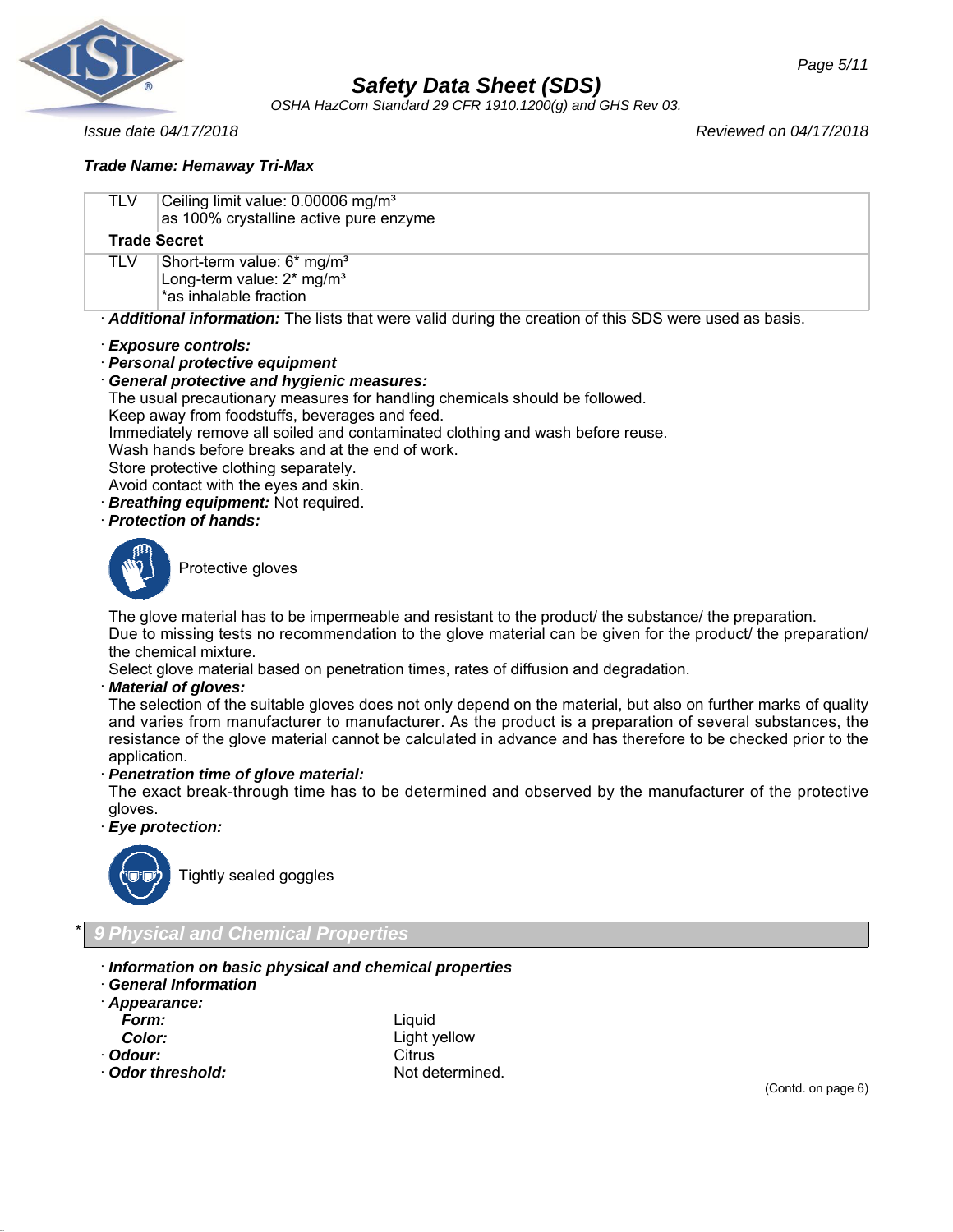

*OSHA HazCom Standard 29 CFR 1910.1200(g) and GHS Rev 03.*

#### *Trade Name: Hemaway Tri-Max*

*Issue date 04/17/2018 Reviewed on 04/17/2018*

| Change in condition<br><b>Melting point/Melting range:</b><br><b>Boiling point/Boiling range:</b> | Not determined.<br>83 °C (181.4 °F)                   |
|---------------------------------------------------------------------------------------------------|-------------------------------------------------------|
| · Flash point:                                                                                    | 99 °C (210.2 °F)                                      |
| · Flammability (solid, gaseous):                                                                  | Not applicable.                                       |
| · Ignition temperature:                                                                           | 317 °C (602.6 °F)                                     |
| · Decomposition temperature:                                                                      | Not determined.                                       |
| · Auto igniting:                                                                                  | Product is not self-igniting.                         |
| · Danger of explosion:                                                                            | Product does not present an explosion hazard.         |
| <b>Explosion limits:</b><br>Lower:<br><b>Upper:</b>                                               | $0.0$ Vol %<br>12.6 Vol %                             |
| Vapor pressure @ 20 °C (68 °F):                                                                   | 23 hPa (17.3 mm Hg)                                   |
| · Density:<br><b>Relative density:</b><br>Vapor density:<br><b>Evaporation rate:</b>              | Not determined.<br>Not determined.<br>Not determined. |
| · Solubility in / Miscibility with:<br>Water:                                                     | Fully miscible.                                       |
| · Partition coefficient (n-octanol/water): Not determined.                                        |                                                       |
| · Viscosity:<br>Dynamic:<br><b>Kinematic:</b>                                                     | Not determined.<br>Not determined.                    |
| · Solvent content:<br><b>Organic solvents:</b><br><b>VOC content:</b>                             | 15.8 %<br>15.8 %                                      |
| Solids content:<br>Other information:                                                             | 13.6%<br>No further relevant information available.   |
| 10 Stability and Reactivity                                                                       |                                                       |

· *Reactivity:* No further relevant information available.

· *Chemical stability:* Stable under normal conditions.

· *Thermal decomposition / conditions to be avoided:* No decomposition if used according to specifications.

· *Possibility of hazardous reactions:* No dangerous reactions known.

· *Conditions to avoid:* No further relevant information available.

· *Incompatible materials:* No further relevant information available.

· *Hazardous decomposition products:* No dangerous decomposition products known.

(Contd. on page 7)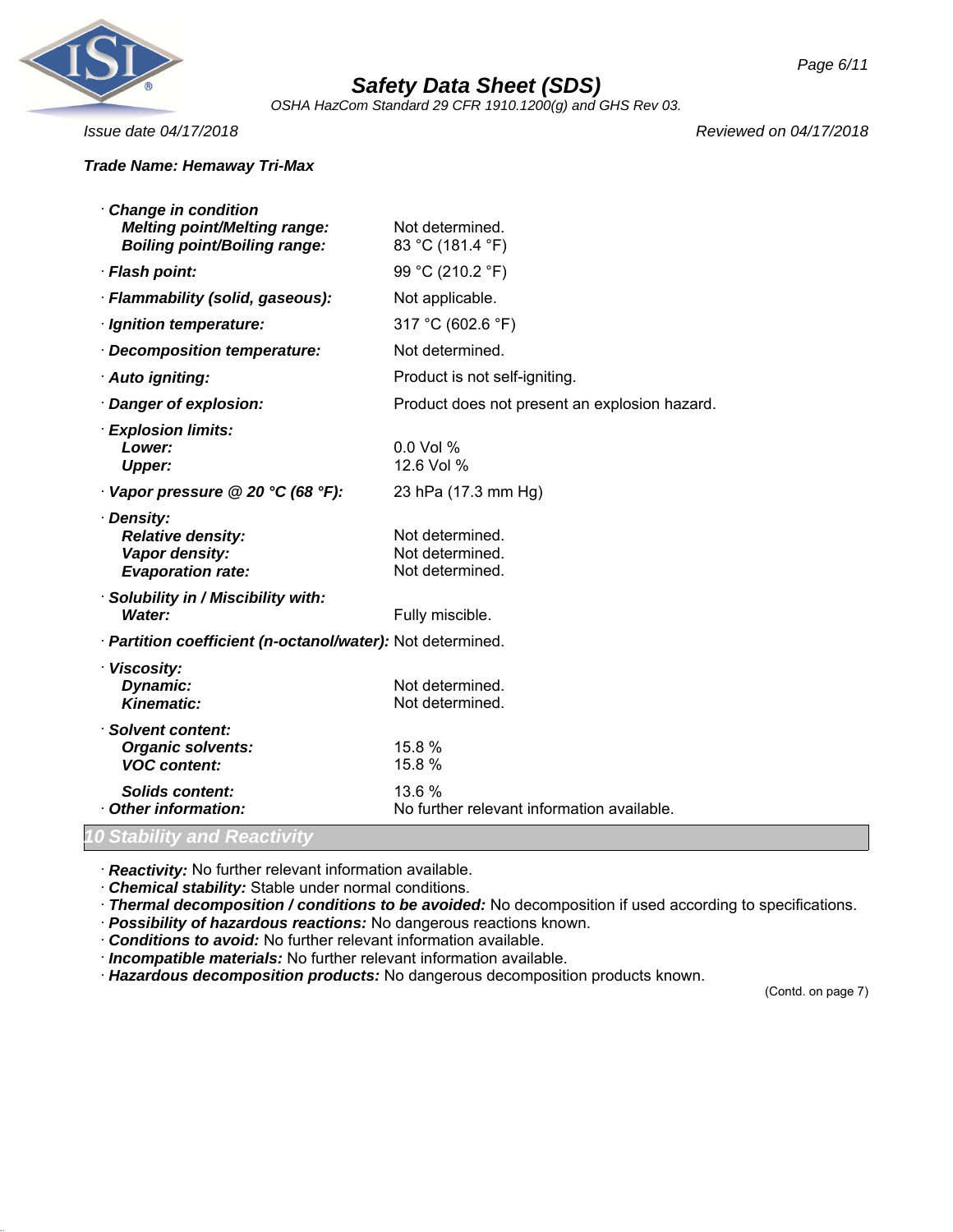

*OSHA HazCom Standard 29 CFR 1910.1200(g) and GHS Rev 03.*

#### *Trade Name: Hemaway Tri-Max*

## *Toxicological Information*

## · *Information on toxicological effects:*

## · *Acute toxicity:*

|                       | LD/LC50 values that are relevant for classification: |                            |  |
|-----------------------|------------------------------------------------------|----------------------------|--|
|                       | <b>Trade Secret</b>                                  |                            |  |
| Oral                  | LD50                                                 | 20,000 mg/kg (Rat)         |  |
| Dermal                | LD50                                                 | 20,800 mg/kg (Rabbit)      |  |
|                       | Inhalative LC50/96 hours                             | 52,930 mg/l (Pimephales)   |  |
|                       | Intravenous                                          | 6,630 mg/kg (Mouse)        |  |
|                       |                                                      | 6,423 mg/kg (Rat)          |  |
|                       |                                                      | 6,500 mg/kg (Rabbit)       |  |
| <b>Trade Secret</b>   |                                                      |                            |  |
| Oral                  | LD50                                                 | 3,700 mg/kg (Rat)          |  |
| <b>Trade Secret</b>   |                                                      |                            |  |
| Oral                  | LD50                                                 | 2,660 mg/kg (Rat)          |  |
| <b>Trade Secret</b>   |                                                      |                            |  |
| Oral                  | LD50                                                 | >7,500 mg/kg (Rat)         |  |
| <b>Trade Secret</b>   |                                                      |                            |  |
| Oral                  | LD50                                                 | 1,020 mg/kg (Rat)          |  |
| Inhalative   LC50/4 h |                                                      | $0.8$ mg/l (Trout) (96 hr) |  |

## · *Primary irritant effect:*

#### · *On the skin:*

Irritant to skin and mucous membranes. May cause an allergic skin reaction.

#### · *On the eye:*

Strong irritant with the danger of severe eye injury.

## Causes serious eye irritation.

#### · *Sensitization:*

Sensitization possible through inhalation.

## Sensitization possible through skin contact.

## · *Additional toxicological information:*

The product shows the following dangers according to internally approved calculation methods for preparations:

**Harmful** Irritant

## · *Carcinogenic categories:*

| · IARC (International Agency for Research on Cancer):  |
|--------------------------------------------------------|
| None of the ingredients are listed.                    |
| · NTP (National Toxicology Program):                   |
| None of the ingredients are listed.                    |
| OSHA-Ca (Occupational Safety & Health Administration): |
| None of the ingredients are listed.                    |
| (Contd. on page 8)                                     |

*Issue date 04/17/2018 Reviewed on 04/17/2018*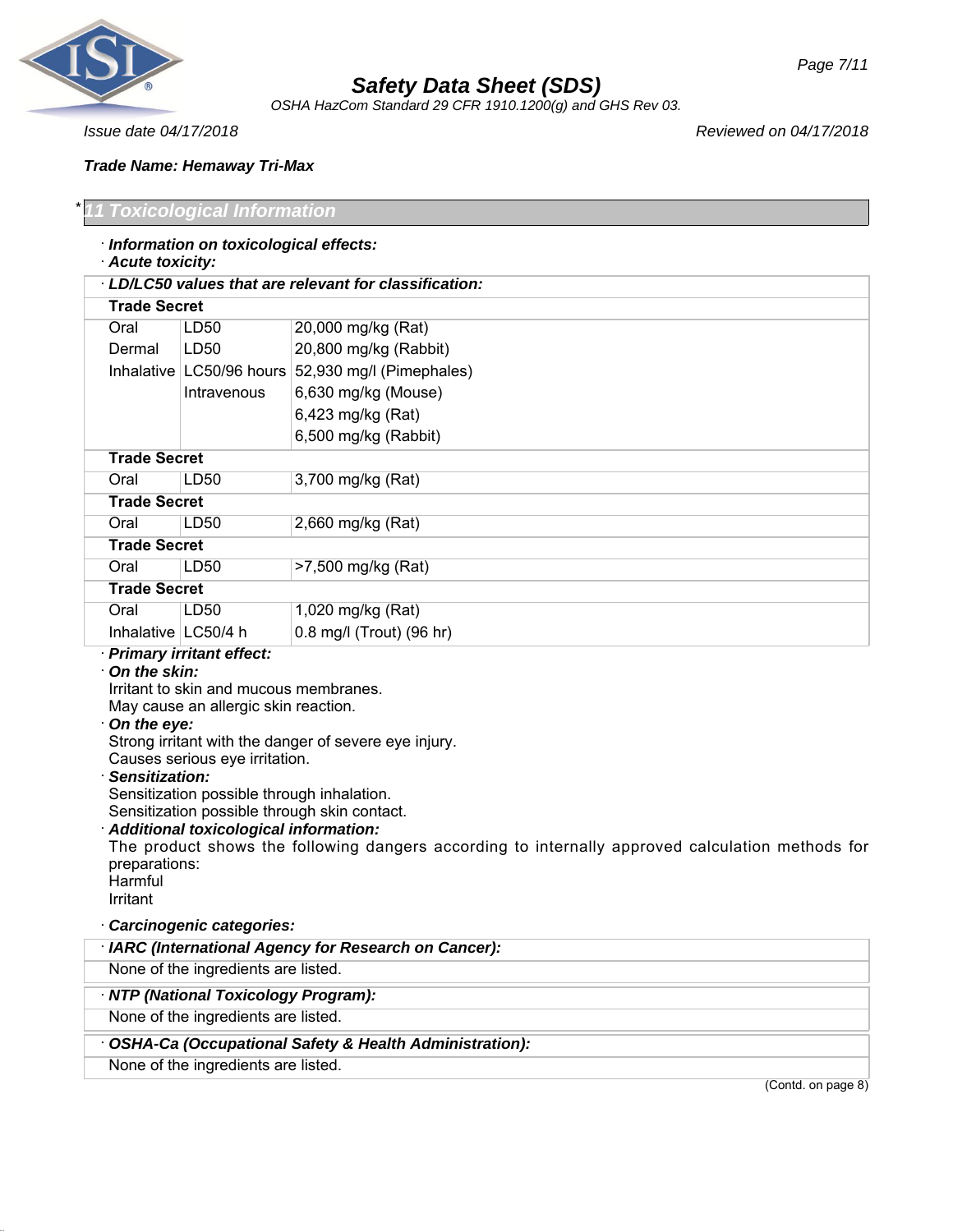

*OSHA HazCom Standard 29 CFR 1910.1200(g) and GHS Rev 03.*

*Issue date 04/17/2018 Reviewed on 04/17/2018*

#### *Trade Name: Hemaway Tri-Max*

*Ecological Information* 

- · *Toxicity:*
- · *Aquatic toxicity:*

#### **Trade Secret**

EC50 >10,000 mg/l (Daphnia)

#### **Trade Secret**

- EC50 4.4 mg/l (Daphnia) (48 hr)
- · *Persistence and degradability:* No further relevant information available.
- · *Behavior in environmental systems:*
- · *Bioaccumulative potential:* No further relevant information available.
- · *Mobility in soil:* No further relevant information available.
- · *Additional ecological information:*

#### · *General notes:*

Do not allow product to reach ground water, water course or sewage system. Danger to drinking water if even small quantities leak into the ground.

- · *Results of PBT and vPvB assessment:*
- · *PBT:* Not applicable.
- · *vPvB:* Not applicable.
- · *Other adverse effects:* No further relevant information available.

#### *13 Disposal Considerations*

· *Waste treatment methods*

#### · *Recommendation:*

Must not be disposed of together with household garbage. Do not allow product to reach sewage system. Observe all federal, state and local environmental regulations when disposing of this material.

- · *Uncleaned packagings*
- · *Recommendation:* Disposal must be made according to official regulations.
- **Recommended cleansing agent:** Water, if necessary with cleansing agents.

#### *14 Transport Information*

| · UN-Number:                                 |                        |
|----------------------------------------------|------------------------|
| · DOT, ADR/ADN, ADN, IMDG, IATA              | Non-Regulated Material |
| · UN proper shipping name:                   |                        |
| · DOT, ADR/ADN, ADN, IMDG, IATA              | Non-Regulated Material |
| · Transport hazard class(es):                |                        |
| · DOT, ADR/ADN, ADN, IMDG, IATA              |                        |
| · Class:                                     | Non-Regulated Material |
| · Packing group:                             |                        |
| · DOT, ADR/ADN, IMDG, IATA                   | Non-Regulated Material |
| · Environmental hazards:                     | Not applicable.        |
| · Special precautions for user:              | Not applicable.        |
| · Transport in bulk according to Annex II of |                        |
| <b>MARPOL73/78 and the IBC Code:</b>         | Not applicable.        |

· **UN "Model Regulation":** Non-Regulated Material

(Contd. on page 9)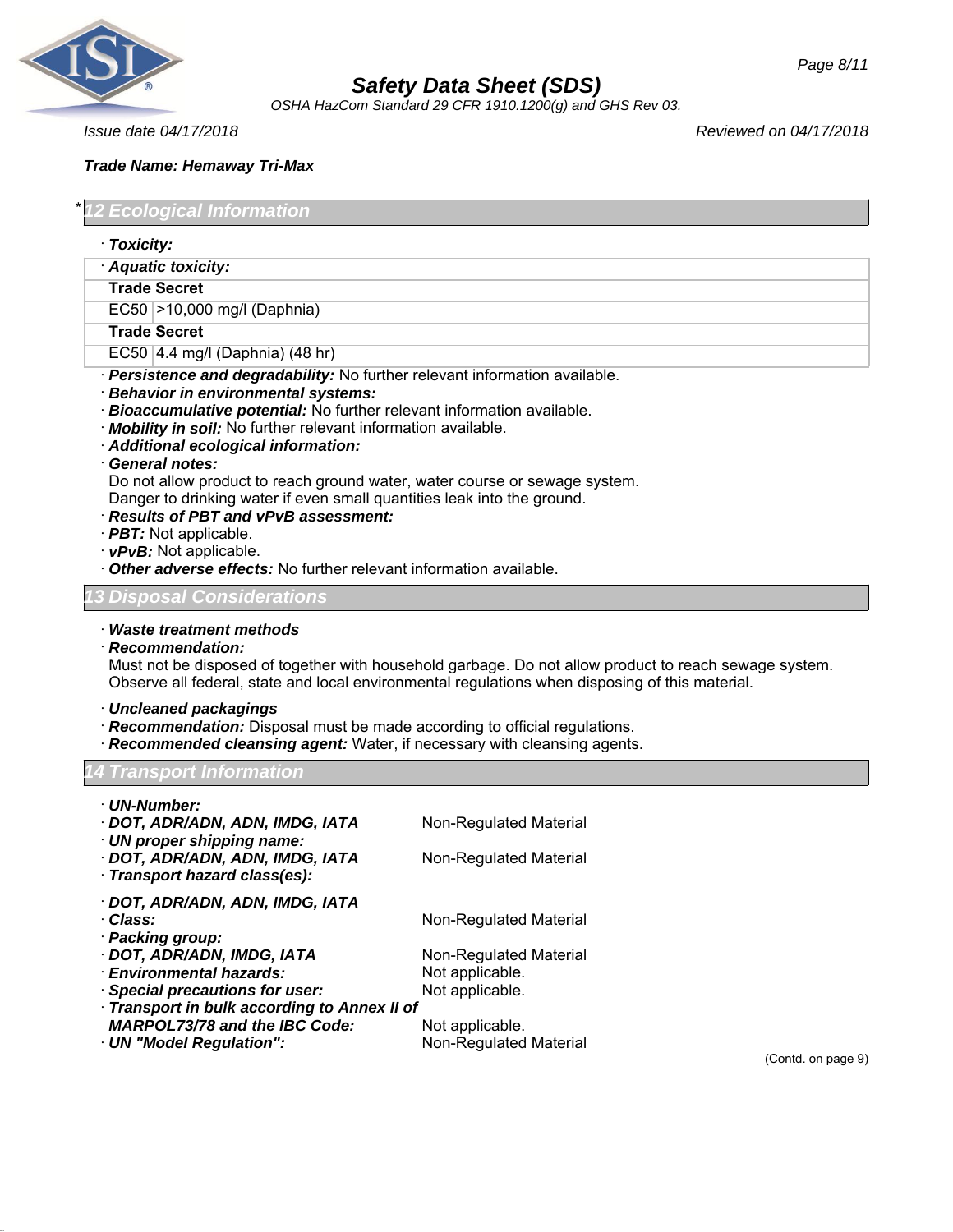

*OSHA HazCom Standard 29 CFR 1910.1200(g) and GHS Rev 03.*

*Page 9/11*

*Issue date 04/17/2018 Reviewed on 04/17/2018*

*Trade Name: Hemaway Tri-Max*

|  | *15 Regulatory Information |  |
|--|----------------------------|--|
|  |                            |  |

- · *Safety, health and environmental regulations/legislation specific for the substance or mixture:* · *SARA (Superfund Amendments and Reauthorization):*
- · *Section 355 (extremely hazardous substances):* None of the ingredients are listed. · *Section 313 (Specific toxic chemical listings):* None of the ingredients are listed. · *TSCA (Toxic Substances Control Act):* Trade Secret Trade Secret Trade Secret Trade Secret Trade Secret Trade Secret Trade Secret · *TSCA new (21st Century Act) (Substances not listed)* Trade Secret · *California Proposition 65:* · *Chemicals known to cause cancer:* None of the ingredients are listed. · *Chemicals known to cause reproductive toxicity for females:* None of the ingredients are listed. · *Chemicals known to cause reproductive toxicity for males:* None of the ingredients are listed. · *Chemicals known to cause developmental toxicity:* None of the ingredients are listed. · *New Jersey Right-to-Know List:* Trade Secret · *New Jersey Special Hazardous Substance List:* None of the ingredients are listed. · *Pennsylvania Right-to-Know List:* Trade Secret · *Pennsylvania Special Hazardous Substance List:* None of the ingredients are listed. · *Carcinogenic categories:* · *EPA (Environmental Protection Agency):* Trade Secret **I** (oral) **I** (oral)
	- · *TLV (Threshold Limit Value established by ACGIH):*
	- Trade Secret A4
	- · *NIOSH-Ca (National Institute for Occupational Safety and Health):* None of the ingredients are listed.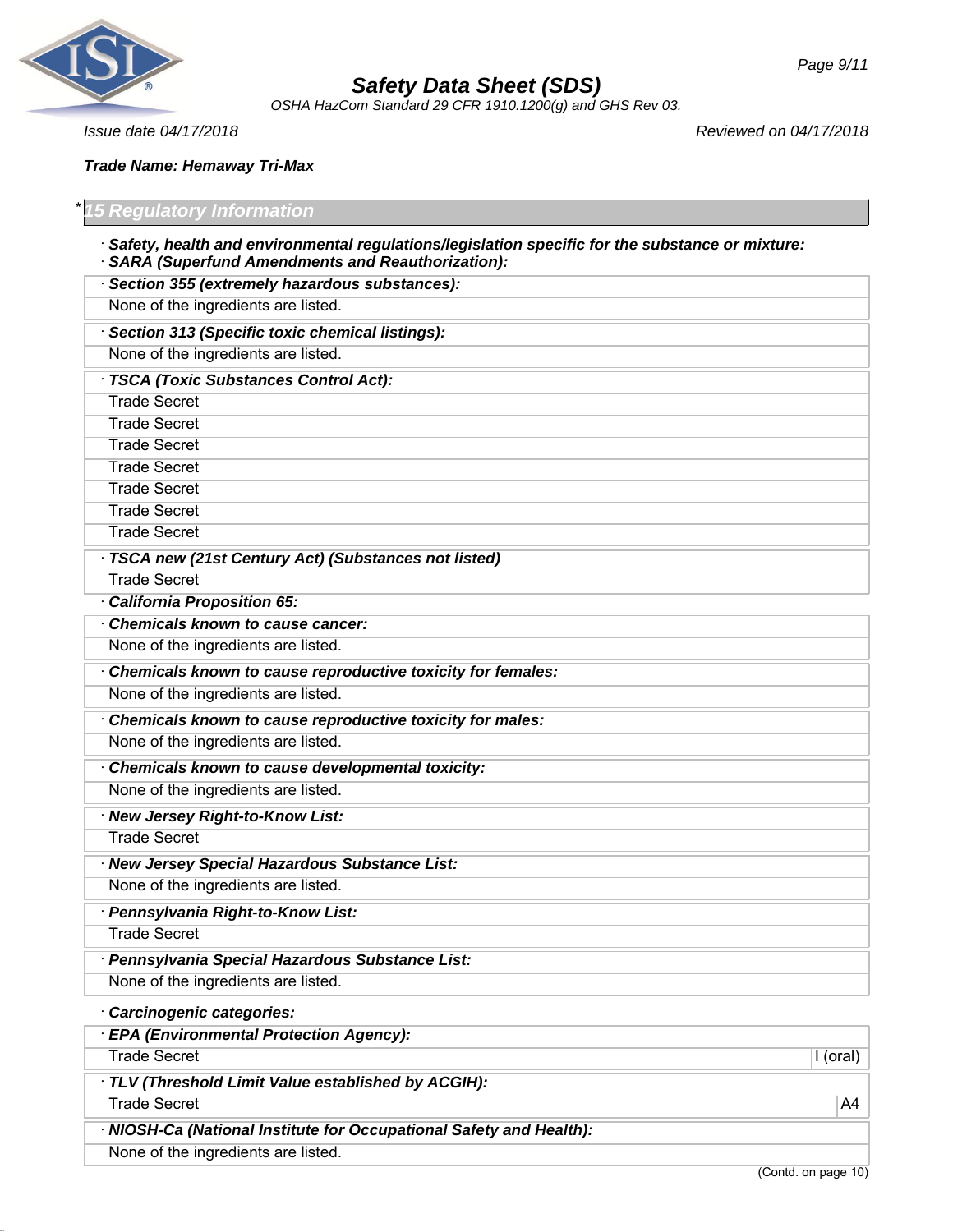

*OSHA HazCom Standard 29 CFR 1910.1200(g) and GHS Rev 03.*

*Issue date 04/17/2018 Reviewed on 04/17/2018*

## *Trade Name: Hemaway Tri-Max*

## · *GHS label elements*

The product is classified and labeled according to the Globally Harmonized System (GHS).

· *Hazard pictograms:*



· *Signal word:* Danger

| <b>Jiyilal WUTU.</b> Daliy <del>c</del> i                                                                             |                                                                                                                     |
|-----------------------------------------------------------------------------------------------------------------------|---------------------------------------------------------------------------------------------------------------------|
| <b>Trade Secret</b><br><b>Trade Secret</b><br><b>Trade Secret</b><br><b>Trade Secret</b><br><b>Hazard statements:</b> | Hazard-determining components of labeling:                                                                          |
| H315 Causes skin irritation.                                                                                          |                                                                                                                     |
| H318 Causes serious eye damage.                                                                                       |                                                                                                                     |
|                                                                                                                       | H334 May cause allergy or asthma symptoms or breathing difficulties if inhaled.                                     |
|                                                                                                                       | H317 May cause an allergic skin reaction.                                                                           |
|                                                                                                                       | H360 May damage fertility or the unborn child.                                                                      |
| <b>Precautionary statements:</b>                                                                                      |                                                                                                                     |
| P201                                                                                                                  | Obtain special instructions before use.                                                                             |
| P202                                                                                                                  | Do not handle until all safety precautions have been read and understood.                                           |
| P261                                                                                                                  | Avoid breathing dust/fume/gas/mist/vapors/spray.                                                                    |
| P264                                                                                                                  | Wash thoroughly after handling.                                                                                     |
| P272                                                                                                                  | Contaminated work clothing must not be allowed out of the workplace.                                                |
| P280                                                                                                                  | Wear protective gloves/protective clothing/eye protection/face protection.                                          |
| P <sub>284</sub>                                                                                                      | [In case of inadequate ventilation] wear respiratory protection.                                                    |
| P302+P352                                                                                                             | If on skin: Wash with plenty of water.                                                                              |
| P304+P341                                                                                                             | If inhaled: If breathing is difficult, remove person to fresh air and keep comfortable for                          |
|                                                                                                                       | breathing.<br>P305+P351+P338 If in eyes: Rinse cautiously with water for several minutes. Remove contact lenses, if |
|                                                                                                                       | present and easy to do. Continue rinsing.                                                                           |
| P310                                                                                                                  | Immediately call a poison center/doctor.                                                                            |
| P308+P313                                                                                                             | IF exposed or concerned: Get medical advice/attention.                                                              |
| P321                                                                                                                  | Specific treatment (see supplementary first aid instructions on this Safety Data Sheet).                            |
| P362+P364                                                                                                             | Take off contaminated clothing and wash it before reuse.                                                            |
| P332+P313                                                                                                             | If skin irritation occurs: Get medical advice/attention.                                                            |
| P333+P313                                                                                                             | If skin irritation or rash occurs: Get medical advice/attention.                                                    |
| P342+P311                                                                                                             | If experiencing respiratory symptoms: Call a poison center/doctor.                                                  |
| P363                                                                                                                  | Wash contaminated clothing before reuse.                                                                            |
| P405                                                                                                                  | Store locked up.                                                                                                    |
| P501                                                                                                                  | Dispose of contents/container in accordance with local/regional/national/international                              |
|                                                                                                                       | regulations.                                                                                                        |

## · *National regulations:*

None of the ingredients are listed.

· *Chemical safety assessment:* A Chemical Safety Assessment has not been carried out.

#### *16 Other Information*

The information and recommendations in this safety data sheet are, to the best of our knowledge, accurate as of the date of issue. Nothing herein shall be deemed to create warranty, expressed or implied, and shall not